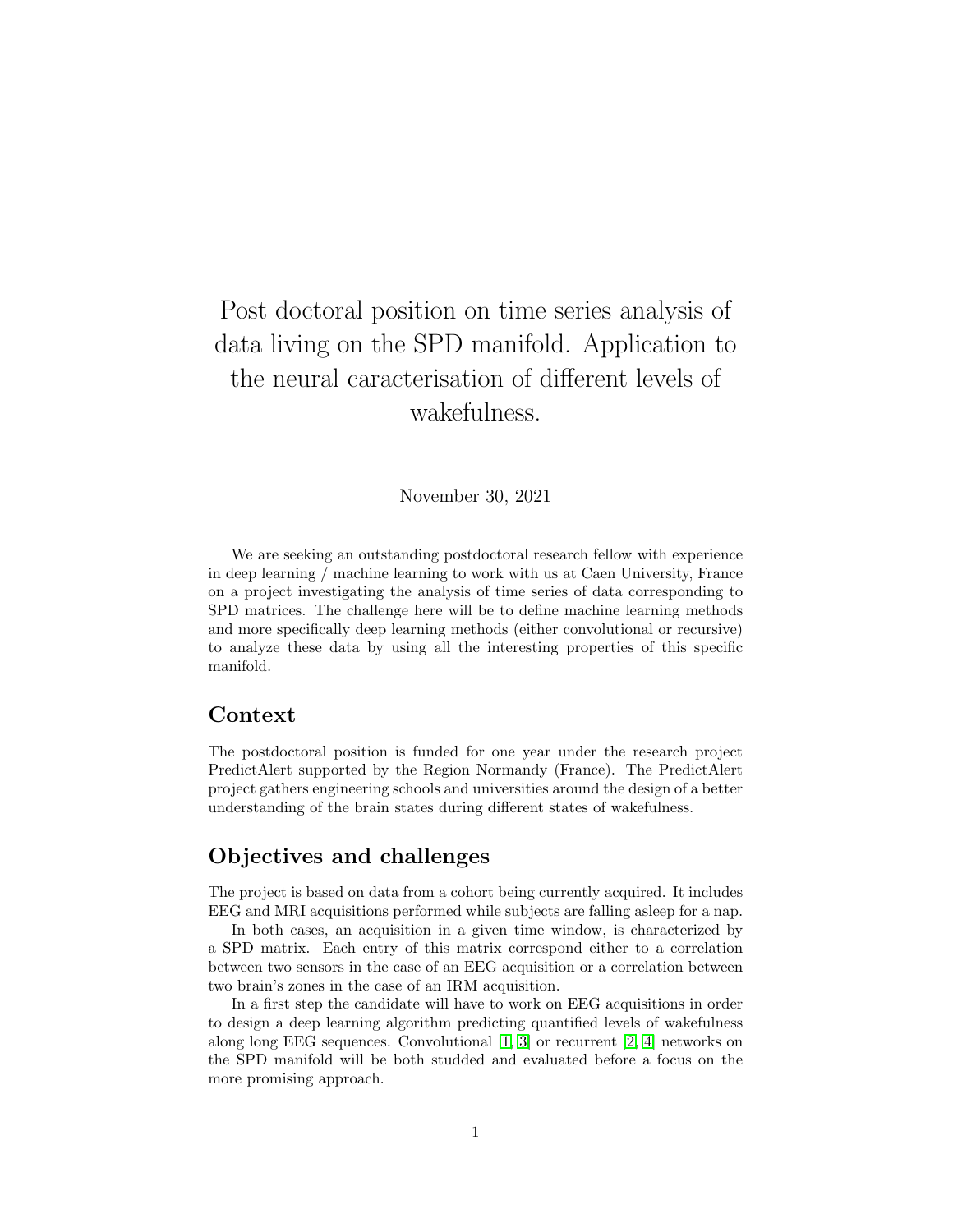



While functional IRM sequences may also be characterized as time series of SPD matrices, these sequences are based on data with a much better spatial resolution than EEGs. This come at the price of a much lower temporal resolution compared EEG acquisitions. The candidate will have to adapt the work already done on EEG data to functional IRM datum and to compare both results.

## Candidate profile

- The candidate must have a recent Ph.D. (within 5 years) in Computer Science (or Applied Mathematics) in the field of Machine Learning.
- Knowledge and experience within Deep Learning frameworks is highly recommended.
- The candidate will perform research and algorithmic developments and solid programming skills are required.
- Interpersonal skills and the ability to work well individually or as a member of a project team are recommended.
- Good written and verbal communication skills are required, the candidate has to be fluent in spoken French or English and written English. Working language can be English or French.

## Location

Caen, France in the GREYC UMR CNRS laboratory. Situated in the Normandy region of France close to the sea and about 240km west of Paris the city still has many old quarters, a population of around 120,000 the city area has roughly 250,000 inhabitants. [Some photos](https://caen.maville.com/info/detail-galerie_-Caen-en-images-_344_GaleriePhoto.Htm)

## Application

Interested candidates should submit their application to

- [lluc.brun@ensicaen.fr](mailto:luc.brun@ensicaen.fr,olivier.etard@unicaen.fr) and
- [lolivier.etard@unicaen.fr](mailto:luc.brun@ensicaen.fr,olivier.etard@unicaen.fr)

Please include in your application email one Curriculum Vitae, one statement of research letter explaining your interest and your skills for this position, and 2 reference letters (all in a single PDF file). Applications will be admitted until the position is filled.